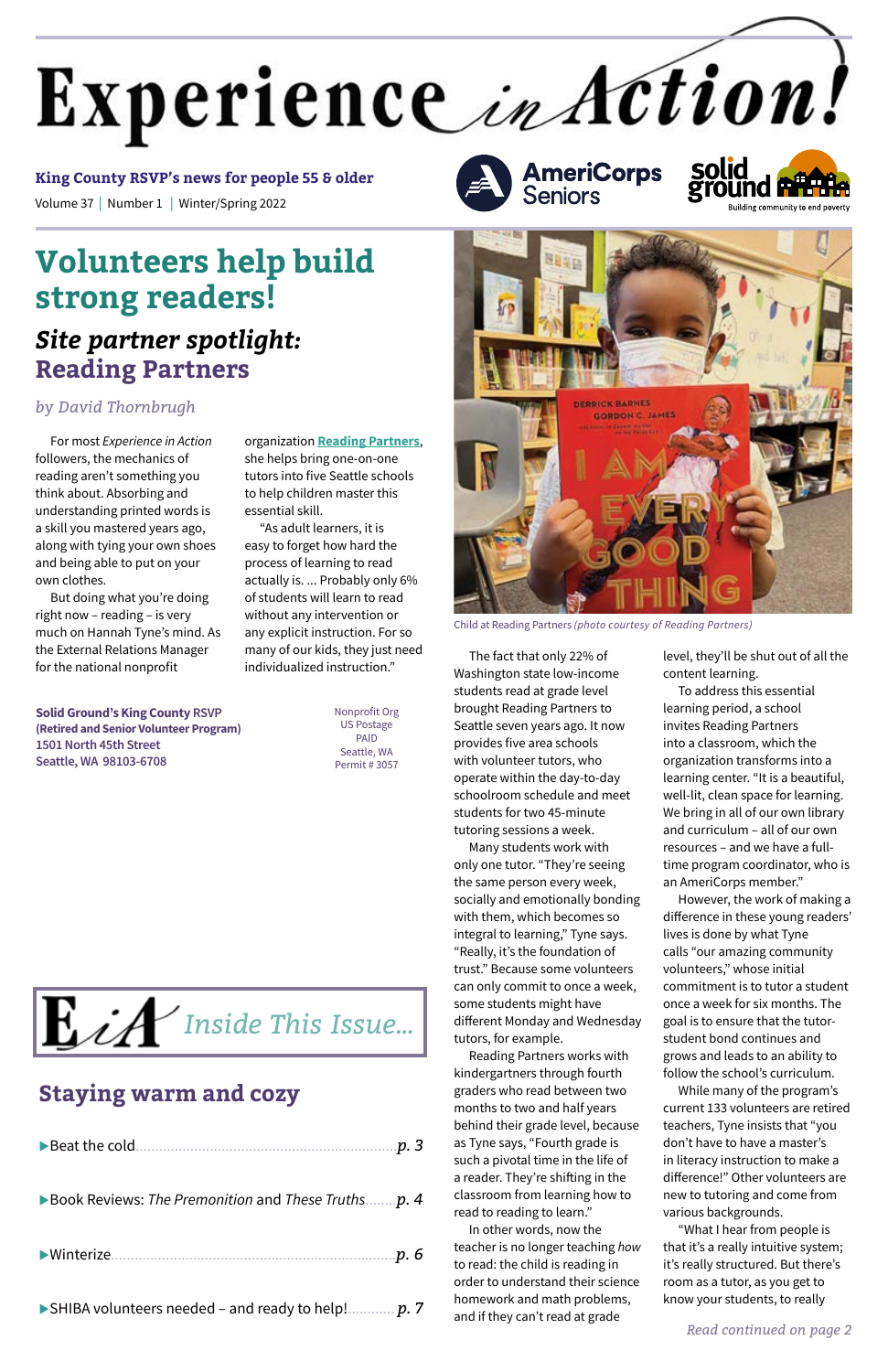

Welcome to our first issue of 2022! Heading into this year at the tail end of 2021, the Seattle/ King County area had a week of below-freezing temperatures and off-and-on snow that totaled more than six inches in some places. And as we go to print, we're experiencing even more sub-freezing temps.

(we had "snow-contingency" plans for outside high school graduation ceremonies in late May, which they had to implement for the graduating class before mine) – or because I've been cold ever since I moved up to the Pacific Northwest 15 years ago because snowy Colorado is also the sunniest state in the country and can see 80°F on Christmas – I'm not sure.

This harkens back to my childhood in Colorado, where we'd hunker down under piles of blankets that probably weighed more than we did as kids. There was little to do but read near a fireplace and wait for the snow (and the families of snowpeople we made out of it) to melt, thus inspiring this edition's theme: Staying warm and cozy.

The weather in Seattle/ King County the week between this past Christmas and New Year's made national news, but the impulse to curl up with an engrossing read is with me year-round. Whether it's because it could snow at practically any moment in my home state

For those who have other affinities, our columnists offer reflections and suggestions. We've also included a thank you to our Knit-It-Alls volunteers who help to keep people throughout the county warm. No matter how this season finds you as we start off 2022, the RSVP staff and the *EIA* team wish you a warm and  $cozy$  one!

My suspicion is actually that I simply love reading and will look for any excuse to do so. It's that typical Seattle mist that doesn't seem thick enough to completely drench you on your way around town doing errands – and yet somehow it does? Time to pull out *The Goldfinch* and put off the post office run until tomorrow. Ominously dark clouds gather on the close side of the Cascades? Maybe I'll reschedule that walk around the neighborhood with a friend in favor of some Joan Didion or Maya Angelou so we can both stay warm and dry, of course.



# **Staying warm and cozy: A reader appreciates winter**

Not that one needs an excuse to cozy up with a book. In fact, when I was young, my parents sometimes struggled with creating excuses for me not to read. I would take a book (and a notebook, for when the words of others inspired my own) to hockey games my family would bundle up for on occasion. I would stick a book into my saxophone case and sneak a paragraph here and there during marching band practice breaks.

In fact, my parents struggled to discipline me when I failed to mind them: They couldn't send me to my room or ground me, for I would revel in the uninterrupted hours that I would take as a gift rather than time to think about what I'd done. However, they couldn't bear to take away my books or associate reading with punishment in any way. And as

unique a challenge as it was for them, I'm so grateful they found other ways to teach me manners; I love reading to this day.

who would put their head down, and they couldn't sound out the word cat. And by the end of the year, their reading and fluency would have confidence, and that was tangible to see."  $\bullet$ 

Of course, reading isn't the only way to keep warm and stay cozy as we wait out winter and look forward to our area's glorious spring. For those of you who do, our writers have a few recommendations. And you'll get to hear about a volunteer opportunity to work with children learning how to read.

*Speaking Directly by Megan Wildhood, RSVP Coordinator*

make adjustments and then really make the lesson your own." The result is what Tyne calls "a beautiful mentoring relationship."

She explains that what Reading Partners asks of their volunteers, more than anything, is empathy and open mindedness to working with and learning from students. "I say all the time, 'I often learn more from students than I teach them.' It's also important to be open to feedback



and coaching."

Reading Partners hopes to eventually have 300 volunteers, "but," Tyne says, "as long as the students are being served, that's the bottom line." Meanwhile, the organization is "always looking for more volunteers across all five of our reading centers."

Through the online program called **[Reading](https://www.youtube.com/watch?v=K1lZNLQImI4)  [Partners Connects](https://www.youtube.com/watch?v=K1lZNLQImI4)**, volunteer tutors instruct students online for 100% of one of the program's five participating schools, and 60% of the other four. The online curriculum replicates the structured lesson plan: "I do, you do, we do." That is, the tutor demonstrates a skill, then the pair do it together, and then the student does it independently.

The Fish Who Could Fly<br>A Take of Discovery

"This is whether you're a kindergartner or you're a fourth grader, that's what it looks like sitting side by side at desks and what it looks like on our online curriculum."

### *Read continued from page 1*

Regardless of the teaching format, the program continues to improve its recipients' reading skills: based on last year's figures, 80% of students double their rate of learning while enrolled with Reading Partners.

An ebullient, outgoing woman, Hannah joined Reading Partners in Seattle not long after a stint teaching English in Spain for a couple of years and "fell in love" with the program. As one of four full-time staff and five AmeriCorps members, she gets to wear all of the hats. "I get to be in centers, and I get to work with students, and I also write grants." As for volunteering to tutor young readers, she suggests RSVP volunteers look upon it as "an opportunity to be like a supplemental grandparent. It's a really mentoring role. It's what keeps our volunteers coming back to Reading Partners. "We have tutors who have been volunteering with us since our nascence, seven years ago. It's not about the staff, it's not about the classroom, it's about the students. It's about being able to see growth in the students.

"You have tutors telling stories about students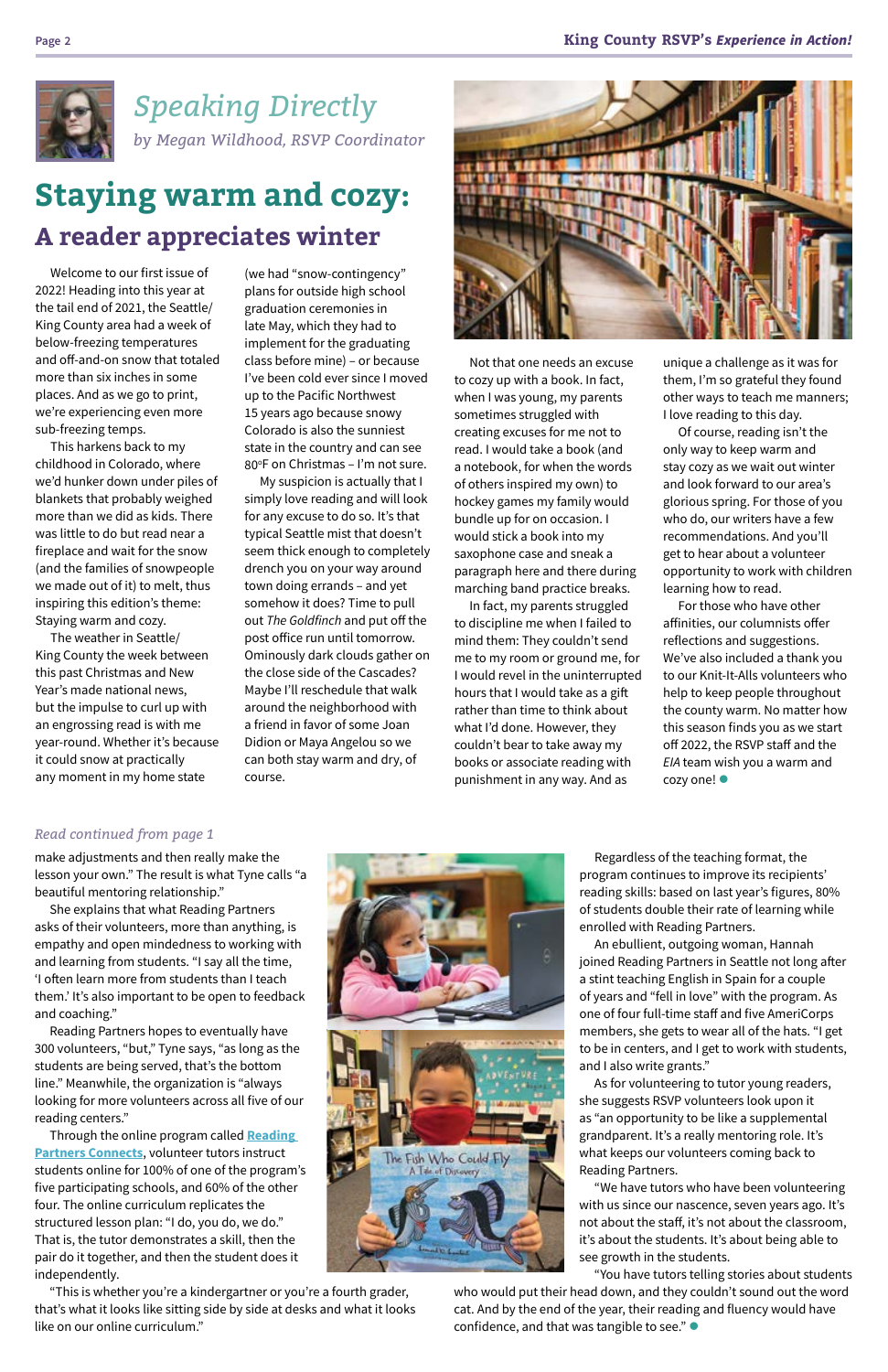I've lived in Seattle since 1982, and I don't know about you, but I think this past winter has been the coldest, wettest, snowiest, darkest, and gloomiest in memory. During my working years, I didn't pay much attention to the cold because I was busy with work and raising a family. Since retirement and the absence of kids in the house, my life has become more sedentary, and suddenly I feel more sensitive to the cold. Part of this feeling, my dermatologist tells me, is that as we age, our skin thins out, which decreases blood flow. In summary, I'm always cold.

The solution to staying warm and comfortable can't be found in the thermostat. We keep ours set at 68°F during the day and 63°F when we're under our thick down quilt at night. Turning up the thermostat is pointless because, after your body adjusts to the new higher temperature, you begin to feel cold again. Since we can't change winter, I have a few brief suggestions for staying warm and comfortable.

**1ST:** *Set your thermostat to a reasonable level* – then leave it there. It may be different for you, but 68°F works for us. After all, you don't want visitors saying your house feels like a sauna! If you feel cold, put on a sweater, don't turn up the heat.

#### **2ND:** *Keep moving* –

preferably outside where the air is fresh and invigorating. A brisk walk with the dog or friends warms the body and lifts the spirits. At home, find an exercise program you like (there are dozens to choose from on the internet) and stick with it. You'll feel both warm and good about yourself. If you don't have a computer, simple calisthenics offer the same benefits.

> **8TH** *and most important:*  **Stay positive.** Just as winter comes every year, so do spring, summer, and fall. We're lucky that spring comes early in the Pacific Northwest. Trees green up, buds begin to open, and the sun shines more often beginning in March, while many parts of the country are still buried in snow. And that – or at least the anticipation of it – can bring its own sense of coziness, too.  $\bullet$

**3RD:** *Socialize.* Nothing warms the body and lifts spirits more than interacting with friends and family. Organize a walking club and combine exercise with socializing. Experiment with new recipes and invite friends and family over for dinner.

**4TH:** *Cuddle.* We have a dog that craves human contact. Cuddling with her is like snuggling with a hot water bottle. If you don't have a pet, cuddle with your partner. If you don't have a partner, hug yourself with your favorite warm blanket.

**5TH:** *Stay nourished in a healthy way.* Winter isn't the time to start a diet. Food brings energy to your body and energy creates warmth. Try new, healthy recipes to keep things interesting. Instead of snacking on chips and sweets, treat yourself to a warm beverage. And don't limit yourself



to coffee, hot chocolate, or tea. A steaming mug of hot water with lemon will warm your hands and your body.

**6TH:** *Stay busy.* Cold, wet weather thrives on attention; don't let it thrive on you. Volunteering is a great way to stay busy. For myself, volunteering has the quadruple benefits of getting me out of the house, cultivating new friendships, socializing with the people we serve and fellow volunteers, and taking my mind off myself for a few hours.

We know how much skill, time, and tenderness it takes to create each handcrafted item – all of which are appreciated and cherished by so many people. Thank you KIA Volunteers! ·

**7TH:** *Try something new.*  My wife plays bridge online and a series of games on her phone that keep her mind healthy and alert. Card games, board games, and puzzles stimulate and refresh the mind while staving off boredom.

*Peter Langmaid is a semi-retired businessman, RSVP Ambassador, and longtime EIA contributor.*





*It Seems to Me... by Peter Langmaid*



**The Retired and Senior Volunteer Program (RSVP)** is a nonprofit AmeriCorps Seniors program sponsored locally by Solid Ground. RSVP meets critical community needs by encouraging and supporting volunteerism in King County for people 55 and older.



**At Solid Ground, we believe poverty is solvable.** Our approach combines direct services with communitybased advocacy. We support individuals while working to undo racism and other oppressions that create barriers – so everyone can achieve their full potential.



*Experience in Action! (EIA)*

is published by King County RSVP and distributed to 3,500 RSVP members, senior volunteers, and friends. The *EIA* is dedicated to providing news, information and opportunities about senior volunteerism. Articles express writers' opinions, which are not necessarily the views of RSVP or *EIA*. We reserve the right to refuse any material deemed unsuitable. Articles may be edited to meet technical and editorial policy guidelines.

> **EIA EDITORS** Jennifer Gahagan, Liz Reed Hawk, Sam Stones, and Megan Wildhood

#### **EIA NEWSLETTER COMMITTEE**

 Peter Langmaid, Bill Pharr, and David Thornbrugh

> **PHONE** 206.694.6786

**EMAIL**  [RSVP@solid-ground.org](mailto:RSVP@solid-ground.org)

**MAILING ADDRESS**  1501 N 45th St, Seattle, WA 98103

**WEB** www.solid-ground.org/RSVP

**PRINTING DONATED** DCG ONE

# **Beat the cold: 8 Ways to stay warm in winter**

# **Thanks to our KIA volunteers!** *by Jen Gahagan*



KIA volunteer Ann Esslinger *(photo by Jen Gahagan)*

With the help of 10 RSVP volunteers, we distributed over 1,000 beautifully made hats, scarves, mittens, sweaters, blankets, and other knitted, crocheted, and sewn items to families and individuals across King County this year.

Four key agencies helped distribute the items: Eastside Baby Corner, Jewish Family Services, Catholic Community Services and Solid Ground's Sand Point Family Housing. Ann Esslinger, who's been an RSVP Knit-It-Alls (KIA) volunteer for 13 years, shares that "It is such a rewarding experience, knowing that my small offering is going toward helping many of those in need during cold and inclement weather."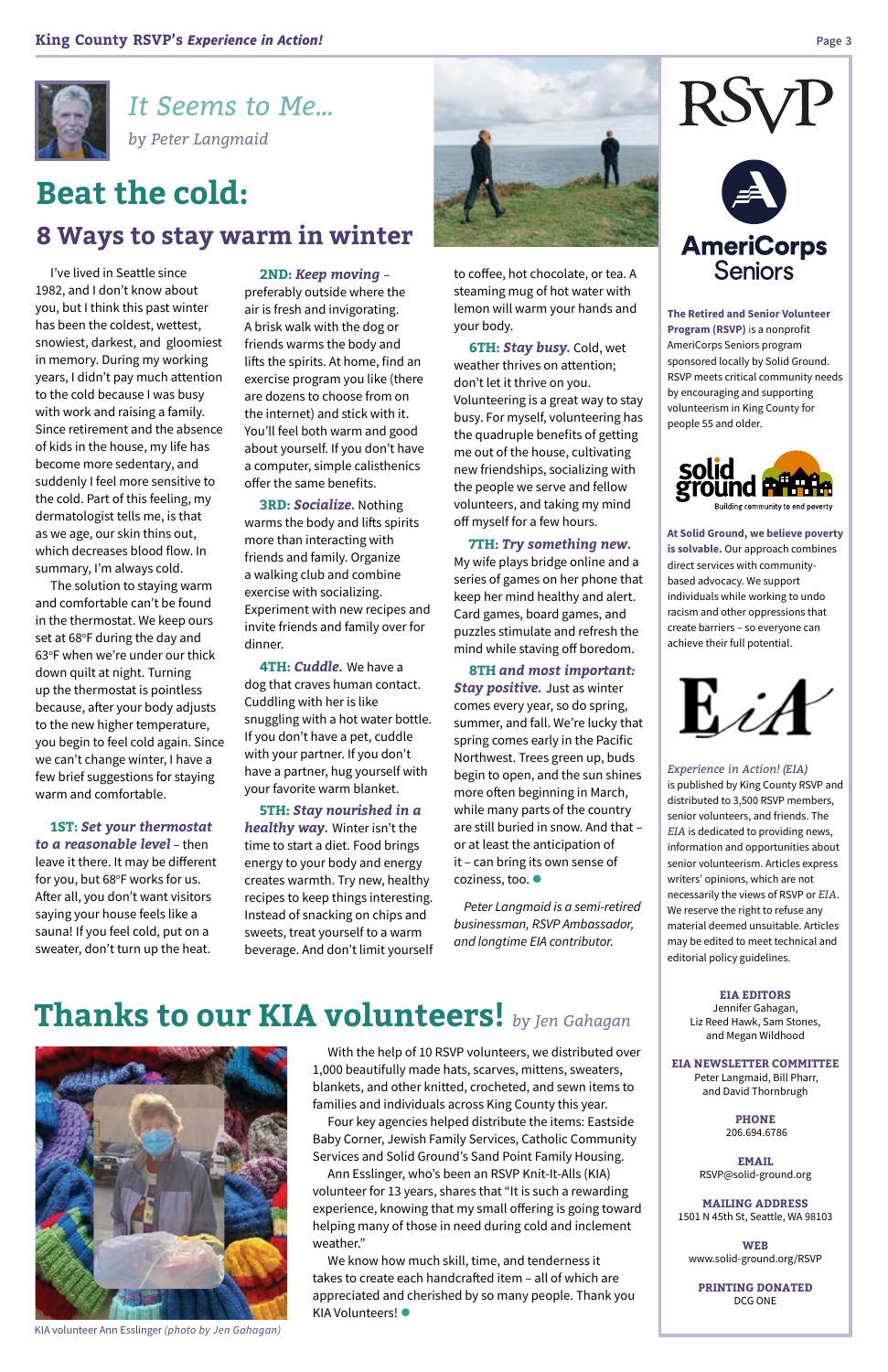a pandemic response based on findings from the 1918 Flu Pandemic. President Bush commissioned this study after he realized America didn't have a pandemic response plan in place.

Mecher wrote a pandemic plan (circa 2004) based on social distancing, shutting down schools immediately, and working from home. His documented plan is based on beating a pandemic by acting before the danger is clear.

In 2009, the swine-flu epidemic presented a chance to act on Mecher's overall plan, but the Obama administration didn't implement it – and fortunately there wasn't a major outbreak. However, it turned out to be an opportunity lost to prepare for the next virus outbreak of 2020 – a missed chance for the U.S. to learn how to deal with a pandemic and reinforce the need to act quickly, intelligently, and in a coordinated way with all Americans participating.

The next personality Lewis introduces readers to is Joe De Risi. Joe is a genius biochemist who hand-built a gene analyzer to identify the first SARS virus. His clear skillset is building efficient, cost-effective testing systems. One of the tools that was and is still needed is the ability to accurately test individuals to see if they have COVID-19 or not.

As the pandemic advanced in our country into spring and summer 2020, the three individuals above and a few more Lewis mentions become

In his latest book *[The](https://www.theguardian.com/books/2021/may/05/the-premonition-by-michael-lewis-review-a-pandemic-story)  [Premonition](https://www.theguardian.com/books/2021/may/05/the-premonition-by-michael-lewis-review-a-pandemic-story)*, Michael Lewis provides an insightful, realitybased look into America's handling of the COVID-19 pandemic. This work, a skillful intertwining of real-life stories of central characters with actual past and present events, is a must-read for anyone interested in learning more about the handling of this crisis.

Lewis starts his book by introducing us to Charity Dean, a doctor who has just become Santa Barbara County's Chief Public Health Director. Dean takes a hands-on approach to her job. She actually goes to food banks, and low-income emergency care facilities and gets involved with the daily challenges people encounter in public health.

> Reading *These Truths: A History of the United States* alongside the daily newspaper and more recent books (re)examining historic events, I'm reminded both that today's events are not new, and what we think we know of history can and should be regularly subjected to fresh perspectives.  $\bullet$

This is where Lewis exposes the fact that each of America's almost 3,000 counties has a different approach to public health. When a country faces a national health crisis, the fact that none of the counties' public health departments are communicating is the opposite of efficiency.

The next key personality in the book is Carter Mecher, a doctor working at the Department of Veterans Affairs. Mecher is a very smart medical professional who specializes in analyzing problems and developing solutions, often in real time, in the world of healthcare and pandemics.

Mecher's story starts when he worked under the Bush administration and developed

# **Book reviews:** *'The Premonition' a review by Bill Pharr*

For those interested in an uncommon look at the times we're currently living through, Michael Lewis delivers in *The*  **Premonition.** 

*[These Truths: A History of the United States](https://bookshop.org/books/these-truths-a-history-of-the-united-states/9780393357424)* by Jill Lepore is a fascinating but dense book, so I set it aside until my recent retirement from my full-time job. The author is a professor of American history at Harvard University, and this book is her attempt at a one-volume history of America from 1492 to the election of 2016. The basic outline of American history is familiar to us, although I'm reminded of how much I've forgotten since formal history classes. However, what makes this book most interesting to me is its thematic structure. For example, the period from the end of the Civil War to the end of World War II is framed as the development of the modern American state.

Central topics include the attempt to define persons and citizens under the Constitution, the development of the cult of efficiency as the industrial revolution blossomed, the rise of populism, and the brutality of modernity.

The book includes information that was new to me, such as the history of polling and its role in political campaigns, which strikes me as particularly relevant given the polling history in two recent presidential elections. And I was surprised to discover that even during Franklin Delano Roosevelt's 1936 presidential campaign, political observers and the media warned of the danger to democracy of voters living in their own political bubbles.

# *'These Truths: A History of the United States' a review by Gwen Campbell*



tightly united in their common beliefs, based on 50 years of scientific research and Mecher's 2004 plan for how to deal with a pandemic. As amazing as it is, despite all of its wealth and technology, the U.S. has an underfunded and fragmented healthcare system.

In the latter part of this story, because of her great work in Santa Barbara, Charity Dean is appointed to be the assistant to the head of the California Department of Public Health under Sonia Angell in 2020. Angell is in over her head and intimidated by Dean. She bans Dean from department meetings, from using the internet, and from ever using the word "pandemic." Shortly thereafter, Gavin Newsome, the Governor of

California, asks Angell to resign.

Lewis expertly weaves the story of how these individuals, along with others, try to help the U.S. intelligently develop an approach to the COVID-19 outbreak at a time when the CDC and then President Trump believed the best approach was to do nothing.

*The Premonition*'s conclusion is that America's leaders and the CDC ignored accurate research we've had for decades on how to effectively deal with a pandemic and failed to act quickly with an



organized plan. It did not have to be that way, because the U.S. has people – including the individuals featured in this book – who have the intelligence, knowledge, and skill to successfully manage situations like the COVID-19 pandemic.

Lewis has identified the "odd ducks" who don't have the usual credentials or the "right ideas," and may not be household names, but who turn out to be right in the end.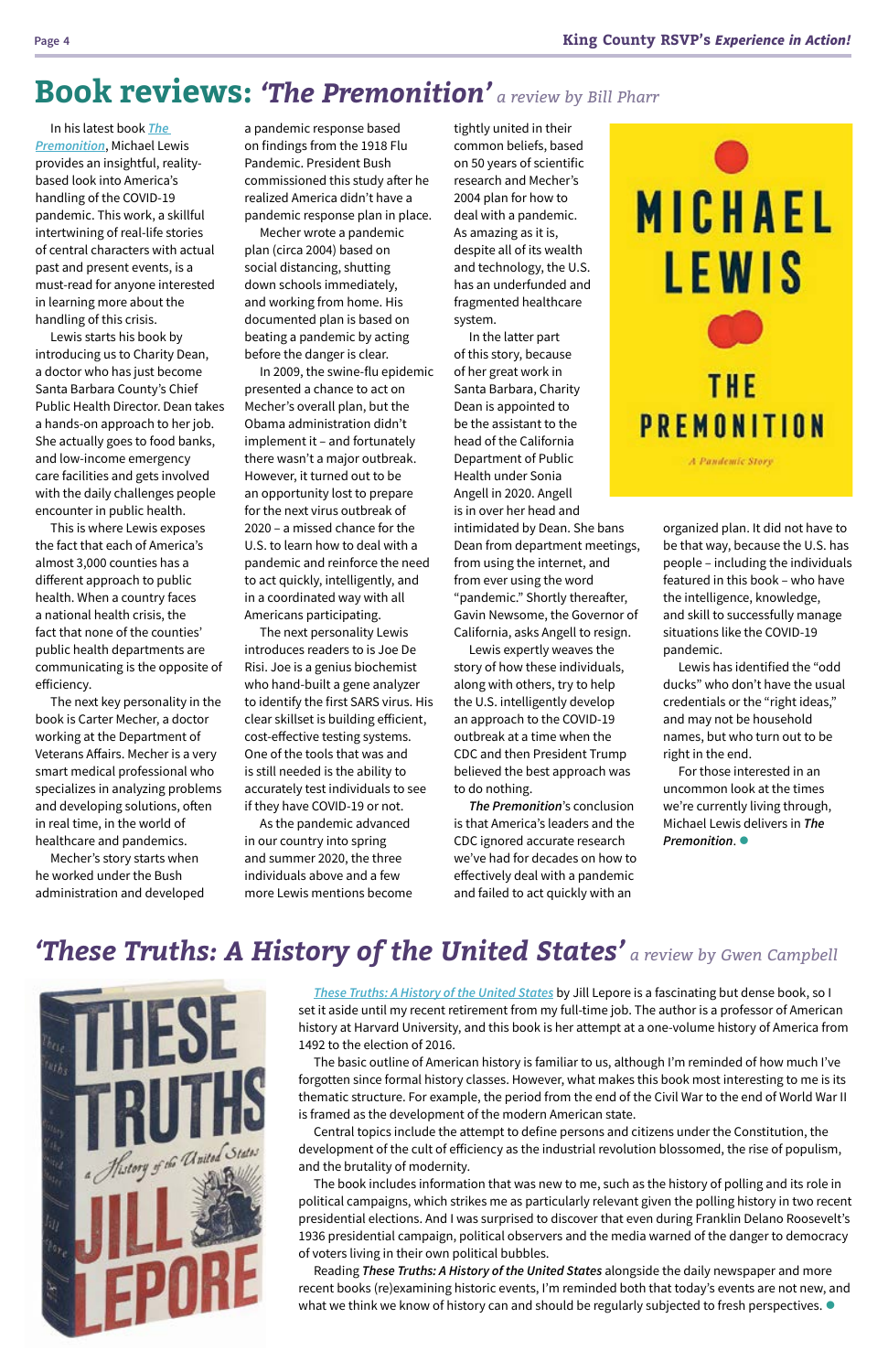Rivers of rain pour down on the Puget Sound Basin and beyond, and piles of snow clog the mountain passes like never before. I'm seeing this as an invitation to stay home, to stay warm and cozy – hopefully curled up in a blanket or sitting in front of a warm fire.

What a time this has been. What a time this is. As we move into our third year of living with COVID-19 and its variants, we often feel angry, confused, sad, lonely, or frightened. In fact, according to the American Psychological Association, 70% of people in the U.S. have reported such feelings during this pandemic. It's hard to stay upbeat when our lives have changed so radically and uncertainty continues with seemingly no end in sight.

In such times as these, it's important to reach into our spiritual tool bag and pull out some instruments that can help us feel better. Here are some ideas to try and to share with others.

#### *1) Find peace and quiet*

- Begin each day with 15-20 minutes of quiet meditation or prayer.
- $\blacktriangleright$  Focus on breathing deeply and letting it out slowly. Inhale for 6 counts, hold for 6, and exhale for 6. Repeat several times.
- $\blacktriangleright$  Find solace in the regeneration of nature. Walk outdoors using slow, measured steps. Find a place that you find beautiful. Consciously spend time focusing on what you notice, including subtle changes such as new buds or new shoots growing.
- ▶Journal. Reflect on your dreams, your feelings, or your gratitudes.

#### *2) Connect with others*

- $\blacktriangleright$  Join a virtual book club.
- $\blacktriangleright$  Take an online class that helps you deepen spiritually. You can find wonderful resources at Sage-ing International (**[sage-ing.org](https://www.sage-ing.org/)**) and Spirituality and Practice (**[spiritualityandpractice.com](https://www.spiritualityandpractice.com/)**).
- $\blacktriangleright$  Take leadership to invite people in your neighborhood or living center over for tea. Invite each person to contribute something to enrich the experience such as an interesting tea, some cookies or small sandwiches, or the name of a book worth reading.
- $\blacktriangleright$  Silently bless people you meet on walks or in the grocery store.

May you find ways to create a beautiful patchwork out of this time of your life. May you be blessed with peace, good health, and love.  $\bullet$ 

### *3) Wean yourself from things that upset you.*

- $\blacktriangleright$  Cut back on reading and watching the news.
- Avoid disturbing websites or media that upset or anger you.
- $\blacktriangleright$  Make peace with people who are difficult for you insofar as possible.
- $\blacktriangleright$  Forgive others who have hurt you.

#### *4) Reflect on your life*

- $\blacktriangleright$  Write a legacy letter to a beloved grandchild, niece, or nephew. Share core values you'd like them to carry on into a new generation.
- $\blacktriangleright$  Write your spiritual autobiography.

# *Aging with Wisdom*

*by Carol Scott-Kassner*

### *Patching*

*by Ana Lisa de Jong, Living Tree Poetry*

*I'm just glad I got through another day with a little bit of beauty. It's like patching a quilt. You choose the swatches of fabric you wish to keep. You select the thread. You carry on with immortalising it. The memories you hope to retain made predominant, the colours made from feeling.*

*At night you pull it up to under your chin, or over your cheeks. Who can be cold or without comfort with the best kept. Turned into the things we've chosen to recall.* 

*The rest discarded to the pile of cloth for which there might be a place one day, a reason why.*

#### *In the meantime*

*a 'comforter' needs the things to which our heart leans. The softness of a safe embrace. The enfolding swell of down, the cool of cotton.*



*The colours of the feelings that feel best. Yes, to get through another day is just enough, with beauty in it to retain.*

*Enough of which to make a keepsake. The rest against which we can close our eyes. Discard to the floor, anything which doesn't fit, or disturbs the vision. Thank God we have a mind to choose, a heart to discern, what it is our lives are made from.*

In the end, we're all patching our lives together in the most meaningful ways possible regardless of what is happening around us. Ana Lisa de Jong alludes to this in her poem above.

*Carol Scott-Kassner is a Certified Spiritual Director and member of Sage-ing International, an organization dedicated to awakening spiritually as we get older. You can find it at [sage-ing.org](https://www.sage-ing.org/).*





**Passionate about making a difference? We need** YOU **to share your experience and skills to help meet critical community needs! Join Solid Ground and RSVP to learn how.**

### *All are welcome! We'll discuss…*

Critical needs of families, youth, and seniors in your community.  $\blacktriangleright$  What's being done to assist them.

 $\blacktriangleright$  The impacts volunteers are making.

 $\blacktriangleright$  How you can provide support, services, and encouragement.  $\blacktriangleright$  All RSVP opportunities (virtual, socially distant, and in-person).

*Questions/Technical Support? Contact:*  **Megan Wildhood at meganw@solid-ground.org or** 206.694.6786**.**

### **EVENTS SCHEDULE**

*~ 11am-12:15pm all dates ~*

**Wednesday, April 13, 2022 [tinyurl.com/RSVP-Vols-4-13-22](https://us06web.zoom.us/meeting/register/tZIsc--srT4qHdMH7gya_oeVcqmJ0SKGzcpX?_x_zm_rtaid=Zn3L8Y5TRBSXTCQRXsVVUQ.1645742969335.73c61306bf2bd633293ff4dbe716cac7&_x_zm_rhtaid=593)**

**Thursday, June 2, 2022 [tinyurl.com/RSVP-Vols-6-2-22](https://us06web.zoom.us/meeting/register/tZEkfu6gpjIpHdGMG_6bS9zO8CfbBSDz7U4f?_x_zm_rtaid=Zn3L8Y5TRBSXTCQRXsVVUQ.1645742969335.73c61306bf2bd633293ff4dbe716cac7&_x_zm_rhtaid=593)**

**Tuesday, October 4, 2022 [tinyurl.com/RSVP-Vols-10-4-22](https://us06web.zoom.us/meeting/register/tZYvcu6ppzwrGtyEY2cY6JW7oIGA9V7xktpA?_x_zm_rtaid=Zn3L8Y5TRBSXTCQRXsVVUQ.1645742969335.73c61306bf2bd633293ff4dbe716cac7&_x_zm_rhtaid=593)**





# **Spiritual warmth**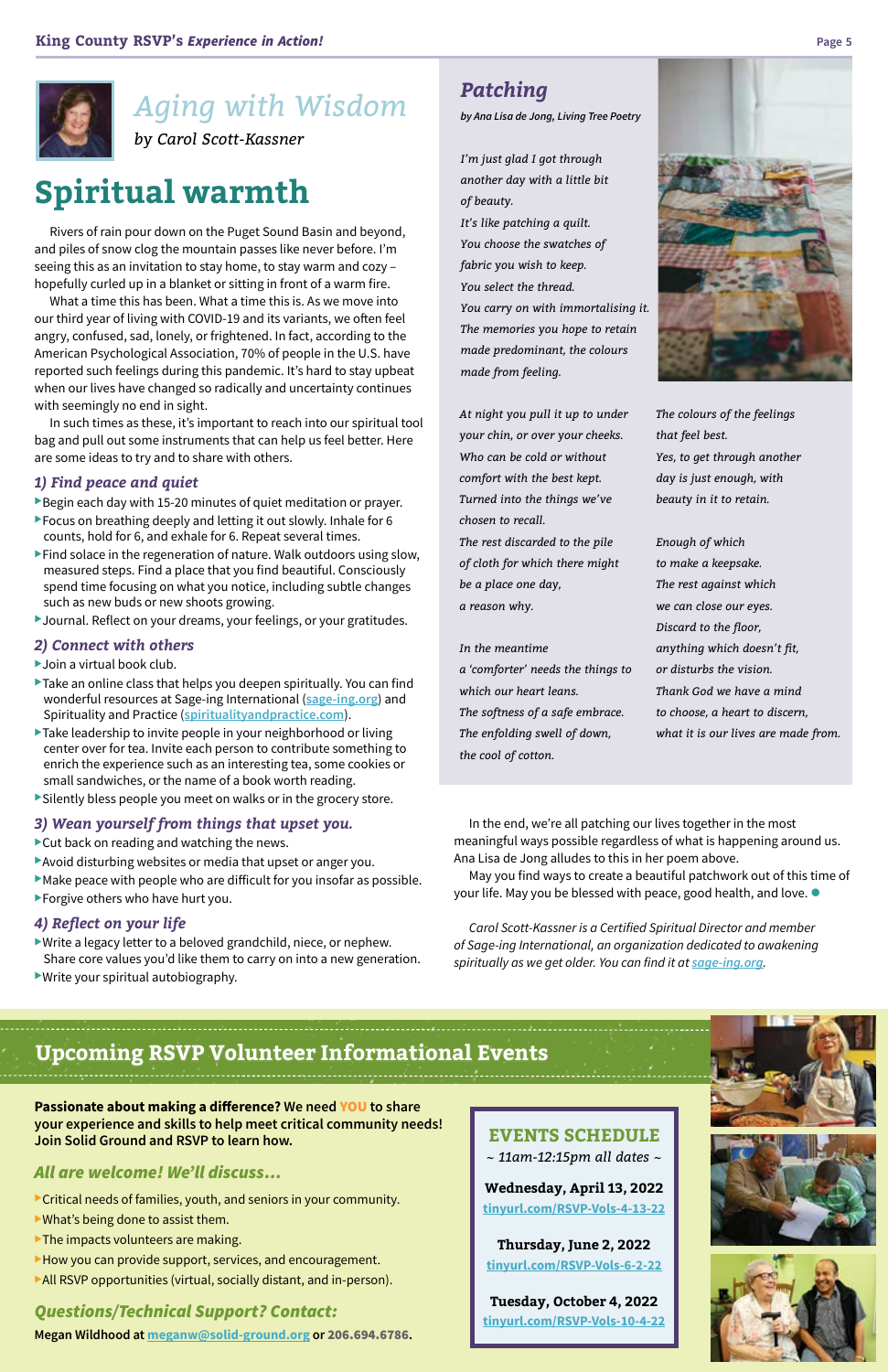

# *Financial Planning*

*by Bill Pharr*

In previous articles, I've written about "winterizing" your financial portfolios and financial situation regularly. This article is about *winterizing your home and garden*. In the financial sense, I define winterizing as formally sitting down and reviewing the results of the previous year and setting goals for the upcoming year. In the ideal world, this thorough review of both big- and little-picture items happens no less than one time per year.

As with a financial review, winterizing your home and garden should start months in advance of winter and should happen every year. Many home-winterizing items can and should be taken care of in the summer or fall, while some items must be done close to the time when the cold weather arrives. I recommend regular visual inspections of your home throughout the year, keeping your eyes open for things that need attention.

### *Home Checklist*

- **Inspect for missing tiles, holes, moss, and potential patches** that need to be completed.
- **Check trim work around windows, garage doors, and screens.** Fill in the cracks, if small enough, with all-weather caulk.
- **Inspect your washer and dryer hoses.** If it's been a while since the hoses have been replaced, prioritize this item.
- **Roof, chimney, and gutters:** Have a professional come out and take a look at these. Your gutters need to be clear of debris and draining properly. Keeping your gutters clean throughout the year can save a lot of money in the end. (I do *not* recommend getting on your roof with a ladder – it's too dangerous.)
- **Insulate!** All attics should be insulated (as well as exterior walls, if possible) to save on monthly energy costs. Energy companies often offer deals to insulate attics, and in the energy review they provide, they can let you know about the status of your walls.
- **Give your furnace an annual checkup as well.** Having your furnace go out in the middle of a cold spell is not fun! I'm a big believer in annual maintenance contracts if you can afford it. Annual contracts can also provide for a review of your ductwork, and your air filter(s) will get checked and replaced as needed.
- **And then, there's water!** You should know where your home's main water shutoff is, as well as the street water shutoff (and have a tool available to turn the valve as necessary). If you have an irrigation system in the yard, it should be turned off and the lines cleaned out by compressed air. Cover outside hose bibs. Inside pipes, if accessible, can be insulated quite easily with a quick trip to the hardware store.

It's not possible to list all winterizing items since everyone's situation is different, but you can use this checklist to prepare your own, adding items as they fit your personal situation. Good luck!  $\bullet$ 

### *Gardening in the Pacific Northwest*

- $\blacktriangleright$  Medicare A, B, C, and D  $\blacktriangleright$  Enrollment
- $\blacktriangleright$  Understanding your Medicare  $\blacktriangleright$  Medigaps (supplemental) & benefits and options Medicare Advantage plans
- 
- 
- $\blacktriangleright$  Help paying for Medicare  $\blacktriangleright$  Medicare fraud
- *Visit Solid Ground's Events webpage to view and register for upcoming events:* **[solid-ground.org/events](https://www.solid-ground.org/get-involved/events/)***.*

The garden is a tricky topic as it's hard to prepare plants for the weather in our region. Often, we have mild weather going into December or January (with the exception of this past year!) – then a cold snap hits quick and hard in February, sometimes with lots of snow. It's hard or nearly impossible to prepare sensitive plants for these quick changes of weather. No matter the weather, it always makes sense to put down compost in late fall. If not compost, a coverage layer of leaves, grass clippings, straw, and other natural items always makes sense to get through the winter months.

Below are some weatherization resources for low-income folks that you may be eligible to apply for:

- <sup>u</sup>**City of Seattle Weatherization: [seattle.gov/housing/](http://www.seattle.gov/housing/homeowners/weatherization) [homeowners/weatherization](http://www.seattle.gov/housing/homeowners/weatherization)**
- **King County Housing Authority Weatherization Program:** (outside of Seattle) **[kcha.org/wx](https://www.kcha.org/wx)**

*Bill Pharr is a retired business owner and financial advisor, RSVP member, and regular EIA contributor.*

# **How to winterize your home**

### **WHAT'S AN RSVP AMBASSADOR?**

**RSVP Volunteers willing to help us spread the word about the benefits of volunteering are RSVP Ambassadors!**

Because of our small staff, we've assembled this wonderful group of volunteers who help us share RSVP's mission with other seniors. If you're willing to represent RSVP at events around King County, we'd like to talk to you.

We don't ask for a specific time commitment, only that you occasionally share your enthusiasm for volunteering and relate your own experiences with RSVP to encourage others to join. We provide a fun, interactive training and give you the chance to meet other active, enthusiastic people.

## **SEND US YOUR HOURS!**

**Yes, your RSVP volunteer hours are important and need to be reported to us.**

Your hours are not only tied to federal funding with benefits then provided to you – like the excess accident medical and liability insurance – but they also help our volunteer sites and RSVP reach volunteer hour goals.

And just as importantly, it helps us recognize you for your service and highlights the contributions you make to meet community needs when you volunteer.



*To sign up, send hours, or ask more questions, please contact:* **Megan Wildhood, 206.694.6785 | meganw@solid-ground.org.**

**Solid Ground SHIBA (Statewide Health Insurance Benefits Advisors) volunteers teach monthly virtual workshops to help people navigate Medicare. In these workshops, we cover:**

### **Welcome to Medicare Workshops:** *Understand your options!*

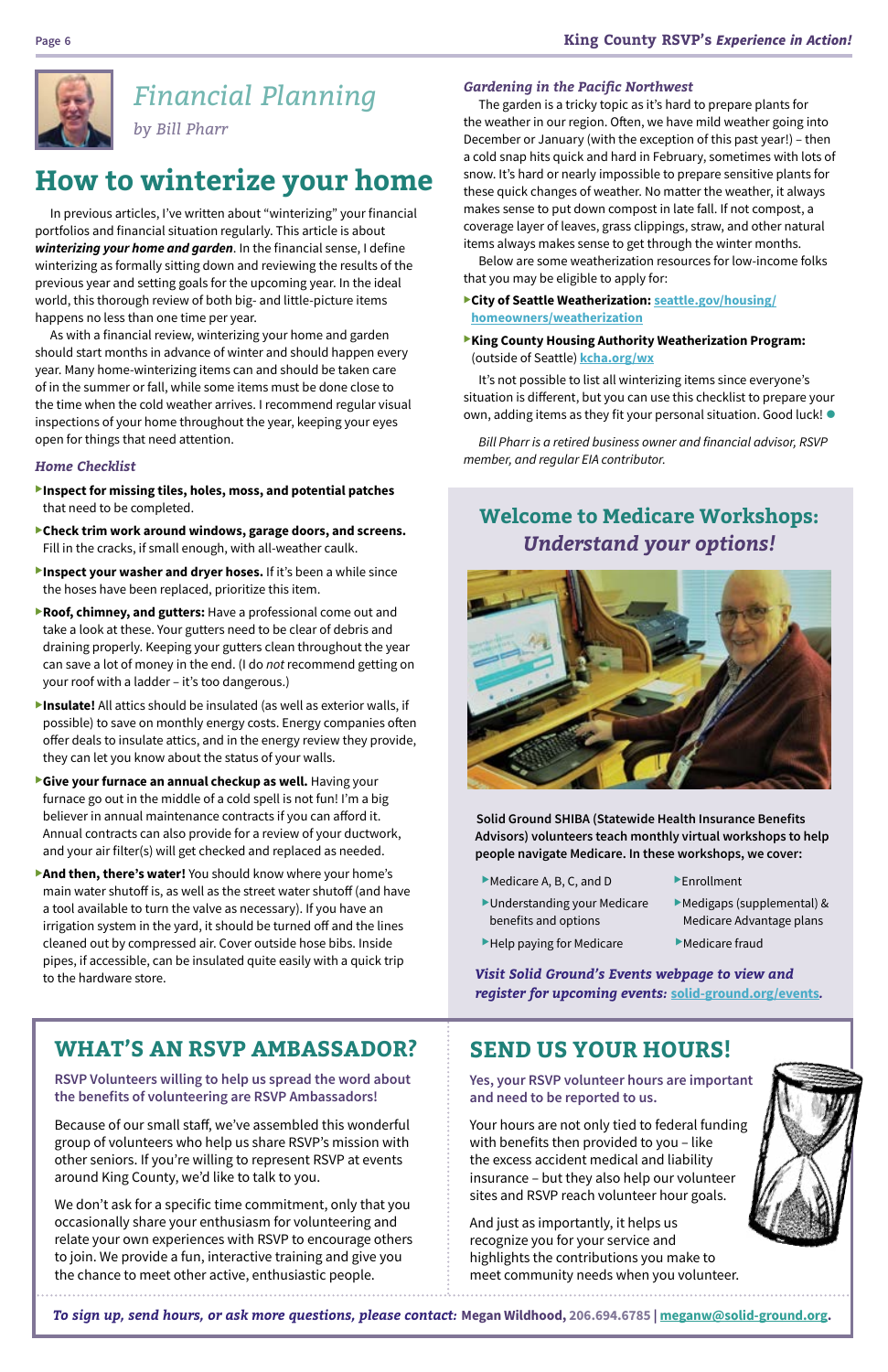# **SHIBA volunteers needed!**

Do you have a passion for helping others in your community? Become a SHIBA volunteer! You can join the hundreds of volunteers across Washington state who help over 90,000 people each year understand their Medicare options and answer questions. And you don't have to know Medicare – we'll teach you!

SHIBA provides information about Medicare health care coverage and access to help improve the lives of all Washington state residents. We cultivate community commitment through partnership, service, and volunteering.

SHIBA volunteers work to empower, educate, and assist Medicareeligible people, their families, and caregivers through objective outreach, counseling, and training to make informed health insurance decisions that optimize access to care and benefits. They also help prevent, detect, and report health care fraud, error, and abuse through outreach, counseling, and education.

### *What's required?*

Being comfortable using a computer and the internet is required. But remember, you don't have to know Medicare – you just need to have a passion for helping others and want to learn! We'll train you in everything else you'll need to to be a successful SHIBA volunteer.

SHIBA volunteers assist people through one-to-one counseling via video chat, phone, or in-person appointments. We answer your Medicare questions, make referrals, and help evaluate and compare health insurance policies so you can make informed decisions to find the best possible coverage that fits within your budget and meets your needs. We can also help screen to see if you qualify for lowincome programs that may save you money.

### *Specifically, SHIBA volunteers can help you:*

- $\blacktriangleright$  Find Medicare options that meet your personal needs
- $\blacktriangleright$  Learn about your Medicare rights and options
- $\blacktriangleright$  Compare Medicare plans and prices
- $\blacktriangleright$  Report health care fraud and abuse

**Northshore Senior Center (Bothell)** Every 4th Tuesday, 9am-12pm Call **425.286.1035**

# **SHIBA (Statewide Health Insurance Benefits Advisors)**

**SEATTLE Central Area Senior Center** Every 4th Thursday, 10am-1pm Call **206.726.4926**

**Greenwood Senior Center**

Every 4th Thursday, 12:30-3:45pm Call **206.297.0875**

#### **SOUTH**

**Auburn Senior Activity Center**  Every 3rd Wednesday, 9am-3pm Call **253.931.3016**

**Federal Way Community Center**

Every 2nd Thursday, 9am-3pm Call **253.835.6925**

**Kent Senior Activity Center** Every 2nd Friday, 9am-12pm Call **253.856.5150**

### *Some SHIBA tasks:*

- $\blacktriangleright$  Counsel others
- $\blacktriangleright$  Provide clerical support
- $\blacktriangleright$  Work on special projects
- $\blacktriangleright$  Participate in outreach activities
- $\blacktriangleright$  Give presentations to the public

Medicare Counselors typically volunteer a minimum of five hours per week (20 hours per month). Other roles, like Public Presenters, Fraud Specialists, Outreach Volunteers, and Administrative Assistants contribute at least four hours per month. Schedules are

flexible. We work with each volunteer to schedule assignments and determine the number of hours volunteered each month. We also provide ongoing training and support.

Solid Ground is King County, WA's SHIBA sponsor in partnership with the Washington state Office of the Insurance Commissioner (OIC). For more information or to sign up to volunteer, please contact Sam Stones, SHIBA Program Coordinator, **[sams@solid-ground.org](mailto:sams@solid-ground.org)**. To learn more about SHIBA, visit **[insurance.wa.gov/shiba](http://www.insurance.wa.gov/shiba)**.

# **Do YOU need help navigating Medicare?** *Talk to a SHIBA volunteer!*

**NORTH/NORTHEAST Evergreen Hospital** (Kirkland) Every 4th Friday, 9am-12pm Call **425.899.3200** (then press 2, then 1)



**Kenmore Senior Center** Every 2nd Friday, 9am-12pm Call **425.489.0707**

**Peter Kirk Community Center** (Kirkland) Every 1st and 3rd Wednesday, 9am-12pm Call **425.587.3360**



### **Phone Consultation Resource:**

#### **King County Library System (KCLS) | Every other Wednesday, 12-4pm**

Call **800.462.9600** and ask a KCLS staff member to sign you up for a one-hour Medicare phone consultation appointment.

**To get started, call 206.753.4806 (1.800.562.6900) or email [shiba@solid-ground.org,](mailto:shiba@solid-ground.org) and a SHIBA volunteer will get back to you within 2-3 business days. To make an appointment for an in-person counseling session, please reach out to one of the locations listed below.**



### **In-Person SHIBA Counseling Locations:**